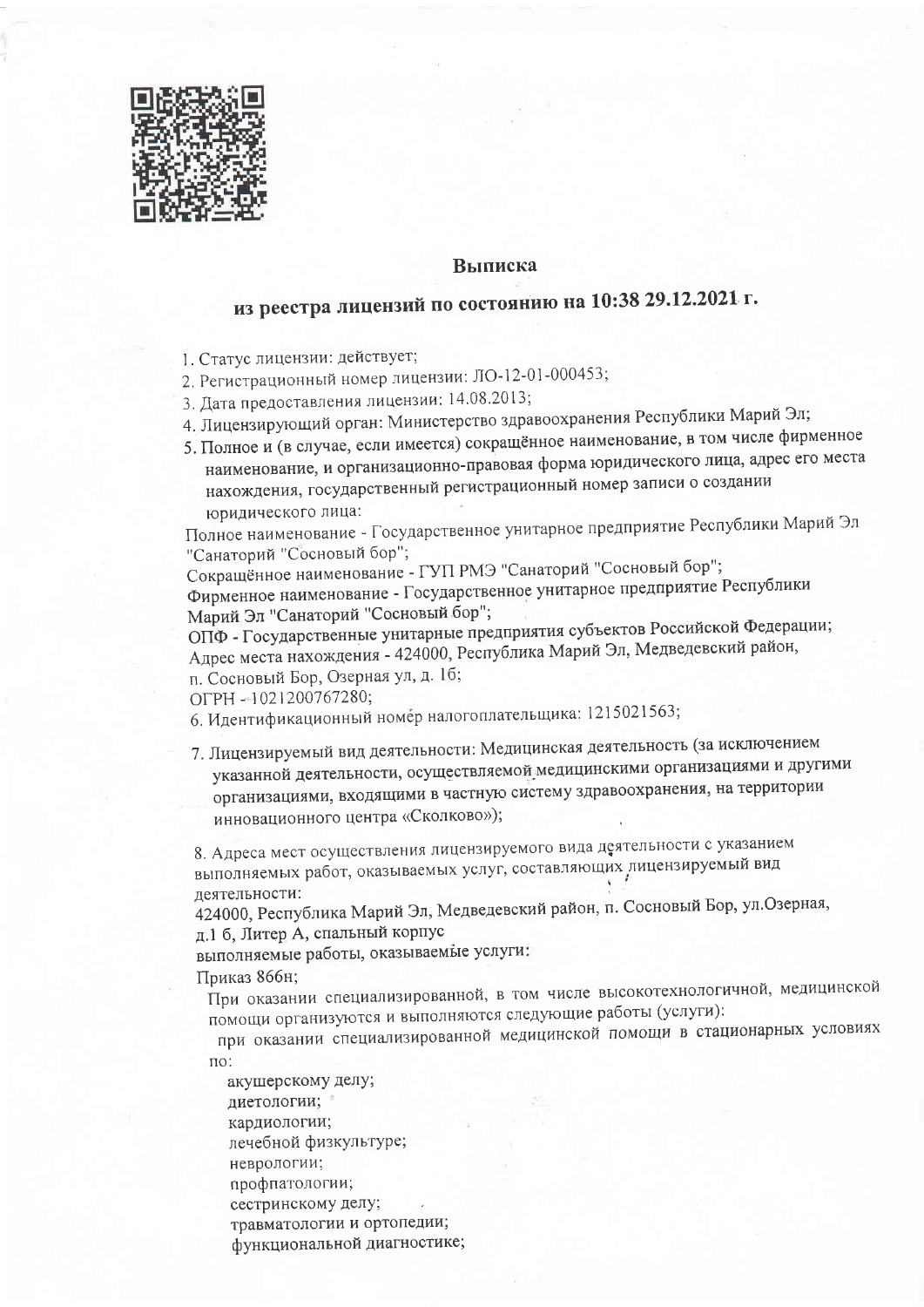эндокринологии;

При оказании медицинской помощи при санаторно-курортном лечении организуются и выполняются работы (услуги) по:

гастроэнтерологии;

кардиологии;

неврологии;

педиатрии;

профпатологии; пульмонологии;

терапии;

травматологии и ортопедии;

урологии;

функциональной диагностике;

эндокринологии;

При проведении медицинских экспертиз организуются и выполняются следующие работы (услуги) по:

экспертизе временной нетрудоспособности.

424000. Республика Марий Эл, Медведевский район, п. Сосновый Бор, ул. Озерная, д.1 б, Литер А, грязелечебница

выполняемые работы, оказываемые услуги:

Приказ 866н:

При оказании специализированной, в том числе высокотехнологичной, медицинской помощи организуются и выполняются следующие работы (услуги):

при оказании специализированной медицинской помощи в стационарных условиях по:

акушерскому делу;

диетологии;

кардиологии;

лечебной физкультуре;

медицинскому массажу;

неврологии:

профпатологии;

сестринскому делу;

травматологии и ортопедии;

физиотерапии;

функциональной диагностике;

эндокринологии;

При оказании медицинской помощи при санаторно-курортном лечении организуются и выполняются работы (услуги) по:

гастроэнтерологии;

кардиологии;

клинической лабораторной диагностике;

неврологии;

организации здравоохранения и общественному здоровью, эпидемиологии; педиатрии;

профпатологии;

пульмонологии;

терапии;

травматологии и ортопедии;

ультразвуковой диагностике;

урологии;

физиотерапии;

функциональной диагностике;

эндокринологии;

При проведении медицинских экспертиз организуются и выполняются следующие работы (услуги) по: